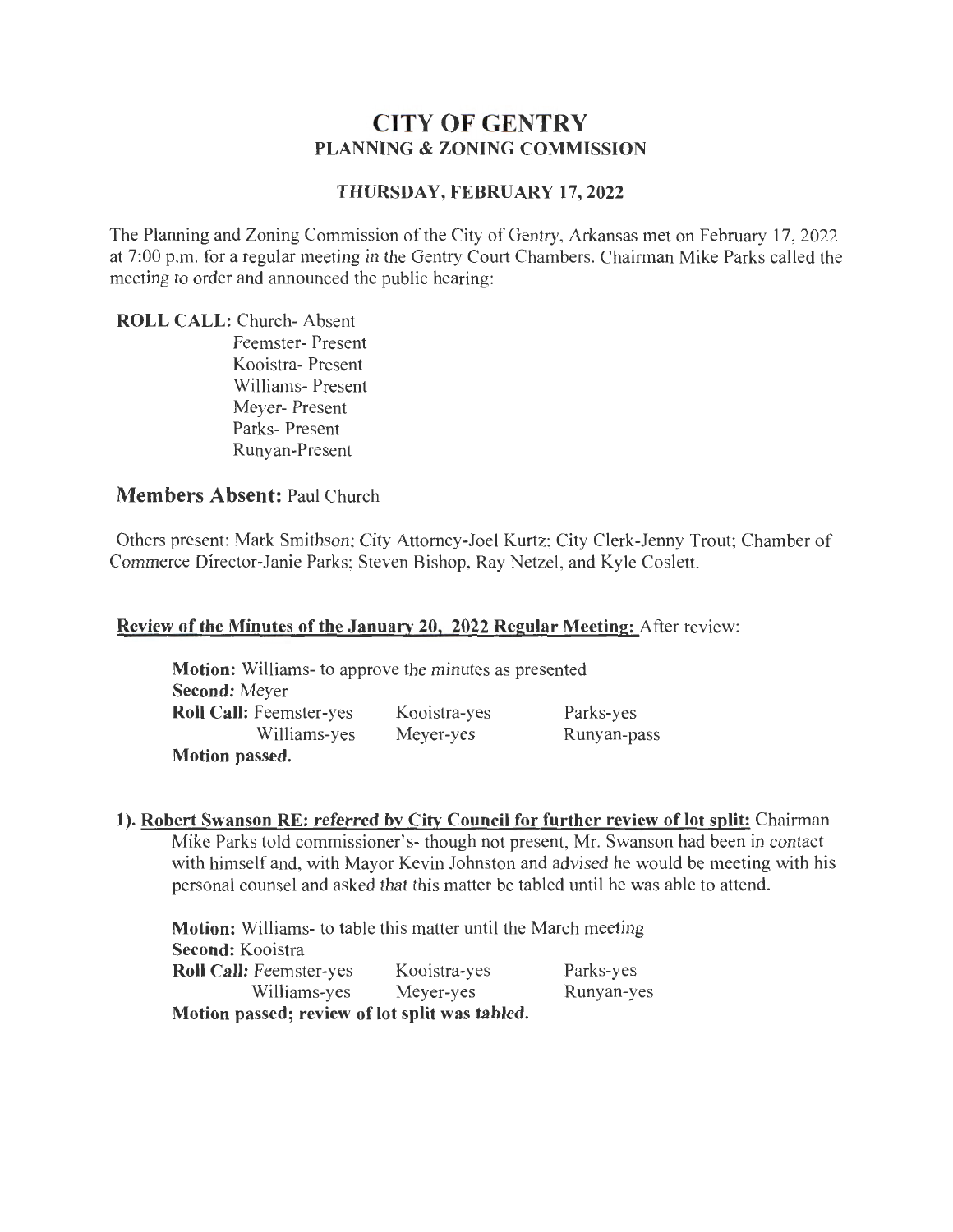### 2). Netzel Revocable Trust: Three Springs Subdivision: Parcel# 18-13587-000; Subdivision 1 Sketch; Subdivision 2 Preliminary; Subdivision 3- Final:

After review of the Sketch Plan:

| <b>Motion:</b> Runyan- to accept the Sketch Plan |              |            |
|--------------------------------------------------|--------------|------------|
| <b>Second: Williams</b>                          |              |            |
| <b>Roll Call:</b> Feemster-yes                   | Kooistra-yes | Parks-yes  |
| Williams-yes                                     | Meyer-yes    | Runyan-yes |
| Motion passed.                                   |              |            |

After review and discussion of the Preliminary:

Motion: Williams- to approve the Preliminary subject to the additional items required of lines 4 & 8 of the checklist Second: Meyer Roll Call: Feemster-yes Williams-yes Kooistra-yes Meyer-yes Parks-yes Runyan-yes

### Motion passed.

After review and consideration of the Final Plat:

Motion: Meyer- to table the final and bring back to the March meeting with corrected information Second: Kooistra Roll Call: Feemster- yes Kooistra-yes Williams-yes Meyer-yes Motion passed; final was tabled. Parks-yes Runyan-yes

#### 3). Bishop Properties Subdivision 1- Parcel# 18-13697-000: Sketch; Subdivision 2- Preliminary; Subdivision 3- Final:

After review of the Sketch Plan:

Motion: Kooistra- to accept the Sketch Plan as long as updated information of the existing, adjoining land owners, is provided Second: Feemster Roll Call: Feemster-yes Meyer-yes Motion passed. Kooistra-yes Runyan-yes Williams-yes Parks-yes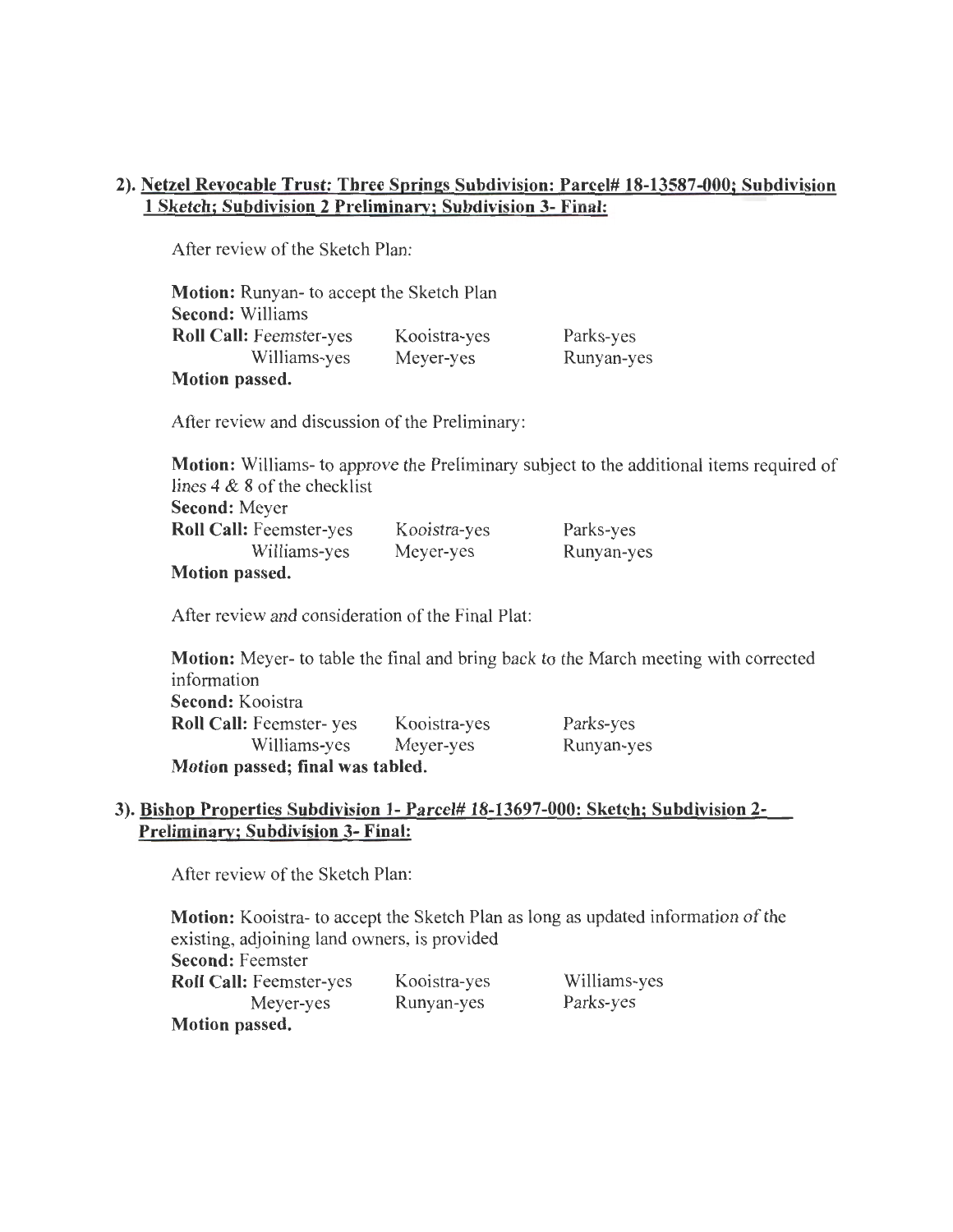After review and consideration of the Preliminary:

| <b>Motion:</b> Williams- to approve the Preliminary |              |              |
|-----------------------------------------------------|--------------|--------------|
| Second: Kooistra                                    |              |              |
| <b>Roll Call: Feemster-yes</b>                      | Kooistra-yes | Williams-yes |
| Meyer-yes                                           | Runyan-yes   | Parks-yes    |
| Motion passed.                                      |              |              |

After review and consideration of the Final Plat:

| <b>Motion:</b> Williams- to approve the Final Plat |              |              |
|----------------------------------------------------|--------------|--------------|
| <b>Second: Runyan</b>                              |              |              |
| <b>Roll Call: Feemster-yes</b>                     | Kooistra-yes | Williams-yes |
| Meyer-yes                                          | Runyan-yes   | Parks-yes    |
| Motion passed.                                     |              |              |

### **4). Paul Church: Pioneer Woods Phase 4 Subdivision: Parcel# 10-01077-000; Subdivision 3- Final Plat:**

After review and consideration of the Final Plat:

**Motion:** Runyan- to approve the final plat pending required signatures and sidewalks **Second:** Meyer

| <b>Roll Call:</b> Feemster-yes | Kooistra-yes | Parks-yes  |
|--------------------------------|--------------|------------|
| Williams-yes                   | Meyer-yes    | Runyan-yes |
| Motion passed.                 |              |            |

# **5). Sunset Ridge: Subdivision 3- Parcel# 10-00148-200; Phase 5 Final Plat: Country Lots LLC:**

After review and consideration of the Final Plat:

**Motion:** Williams- to accept the Final Plat **Second:** Kooistra **Roll Call:** Feemster-yes Williams-yes **Motion passed.**  Kooistra-yes Meyer-yes Parks-yes Runyan-yes